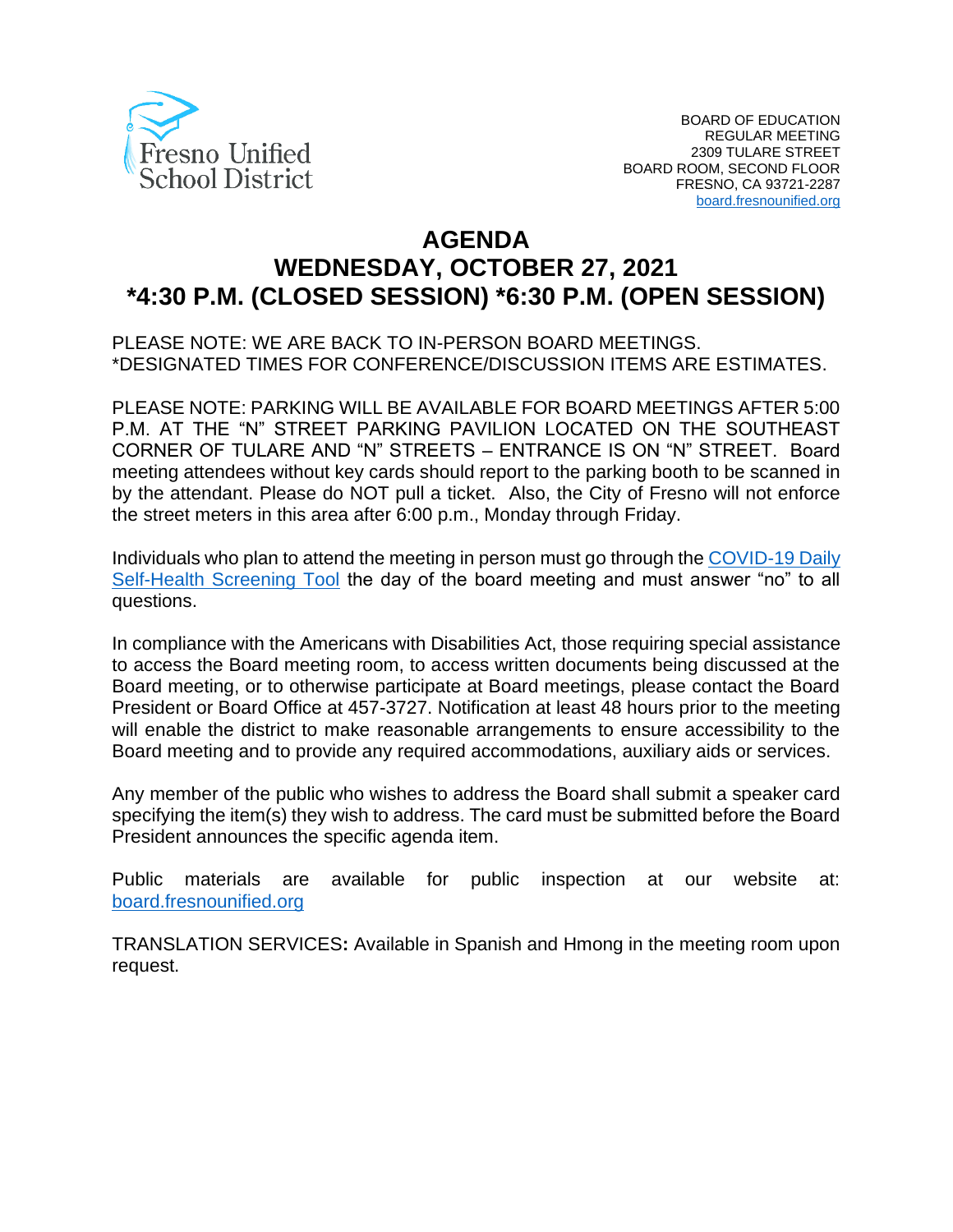**\*6:30 P.M**.

**CALL** Meeting to Order **OPPORTUNITY** for Public Comment on Closed Session Agenda Items **RECESS** for Closed Session to discuss the following**:**

- 1. Student Expulsions Pursuant to Education Code Section 35146.
- 2. Conference with Labor Negotiator (Government Code Section 54957.6); FUSD Negotiator(s): Paul Idsvoog; Employee Organizations(s): FTA, CSEA, Chapter 125, CSEA, Chapter 143, SEIU, Local 521, FASTA/SEIU, Local 521/CTW, CLC, Fresno Unified Building & Construction Trades/FTA; International Association of Machinists and Aerospace Workers (IAMAW), Unrepresented Employees: All Management, Confidential, and Supervisory Employees.
- 3. Public Employee Discipline/Dismissal/Release/Reassignment/Resignation.
- 4. Public Employment/Appointment (Government Code Section 54957). a. Executive Director
- 5. Conference with Legal Counsel Existing Litigation (Government Code Section 54956.9(d)(1)).
	- a. Risk Management Litigation Report
- 6. Conference with Legal Counsel Anticipated/Pending/Threatened Litigation (Government Code Section 54956.9(d)(2)).
	- a. Jennifer Nguyen v. Fresno Unified Workers' Compensation Fresno Unified Case No. 2014-0540

**\*6:30 P.M., RECONVENE** and report action taken during Closed Session, if any.

# **PLEDGE OF ALLEGIANCE**

A staff member will lead the flag salute.

# **HEAR Report from Superintendent**

# **OPPORTUNITY for Public Comment on Consent Agenda Items**

**ALL CONSENT AGENDA** items are considered routine by the Board of Education and will be enacted by one motion. There will be no separate discussion of items unless a Board member so requests, in which event, the item(s) will be considered following approval of the Consent Agenda.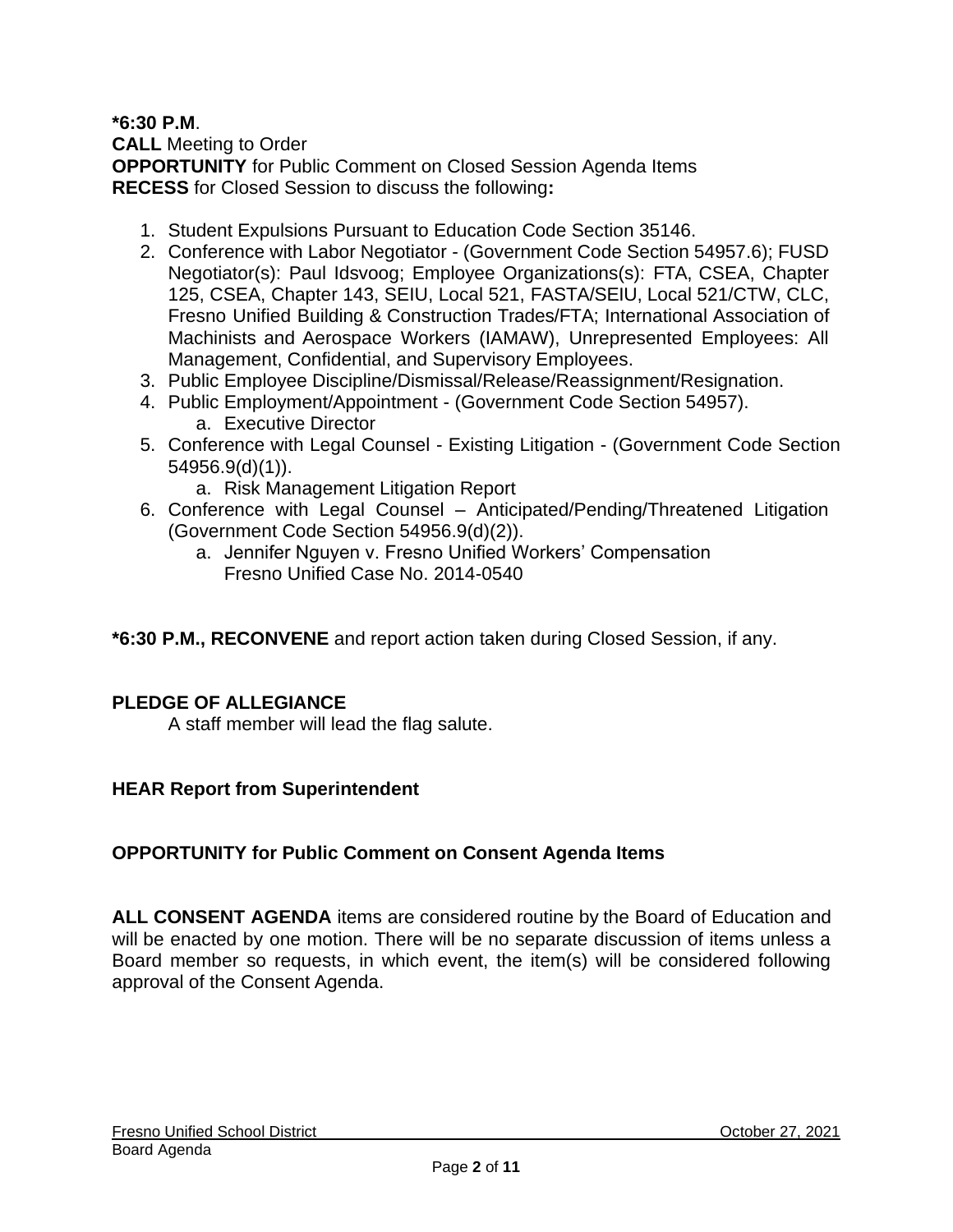# **A. CONSENT AGENDA**

# **A-1, APPROVE Personnel List**

Included in the Board binders is the Personnel List, Appendix A, as submitted. The Superintendent recommends approval. Fiscal impact: There is no fiscal impact to the district at this time. Contact person: Paul Idsvoog, telephone 457-3548.

#### **A-2, ADOPT Findings of Fact and Recommendations of District Administrative Board**

The Board of Education received and considered the Findings of Fact and Recommendations of District Administrative Panels resulting from hearings on expulsion and readmittance cases conducted during the period since the October 13, 2021 Regular Board Meeting. The Superintendent recommends adoption. Fiscal impact: There is no fiscal impact to the district at this time. Contact person: Kim Mecum, telephone 457-3731.

#### **A-3, ADOPT Resolution Ordering the Date of the Annual Organizational Meeting of the Governing Board**

Included in the Board binders is a Resolution Ordering the Date of the Annual Organizational Meeting of the Governing Board as December 15, 2021. Pursuant to section 35143 of the Education Code of the State of California, the governing board of each district shall select an annual organizational meeting date. The date must fall within a 15-day period commencing on the day a new member's term begins or would begin, i.e. the same 15-day period applies to election and nonelection years. Pursuant to California Education Code section 5017, in 2021 new member terms begin on the second Friday of December. Therefore, the 2021 annual organizational meeting date must fall between December 10, 2021 and no later than December 24, 2021. The Superintendent recommends adoption. Fiscal impact: There is no fiscal impact to the district at this time. Contact person: David Chavez, telephone 457-3566.

# **A-4, APPROVE Minutes from Prior Meeting**

Included in the Board binders are the draft minutes for the October 13, 2021 Regular Board Meeting. The Superintendent recommends approval. Fiscal impact: There is no fiscal impact to the district at this time. Contact person: Dr. Robert G. Nelson, telephone 457-3884.

# **A-5, ADOPT Variable Term Waiver**

Included in the Board binders is a Variable Term Waiver for a teacher that has exhausted the Provisional Internship Permit (PIP) and the Short-Term Staff Permit (STSP). The Superintendent recommends adoption. Fiscal impact: There is no fiscal impact to the district at this time. Contact person: Paul Idsvoog, telephone 457-3548.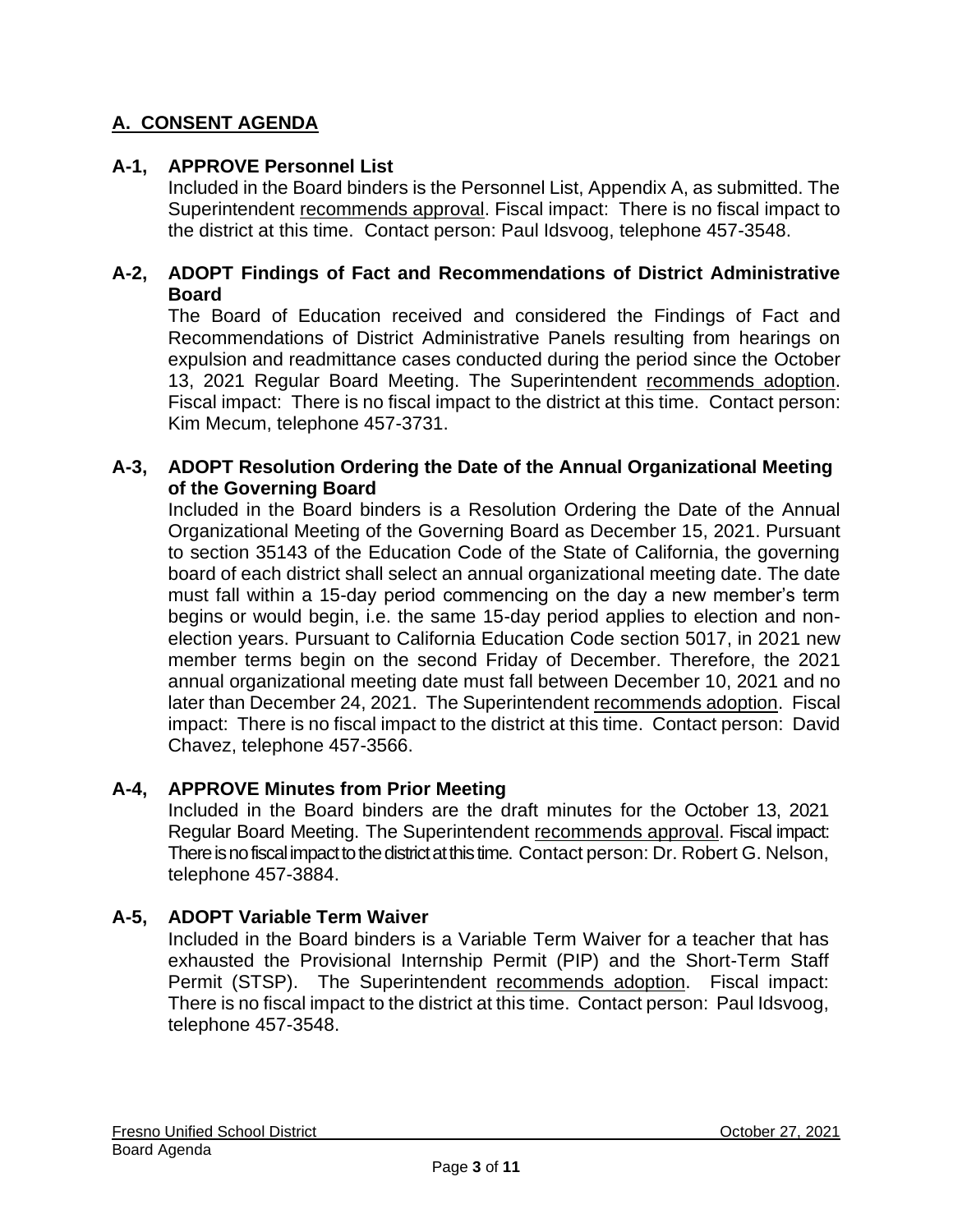#### **A-6, ADOPT Variable Term Waiver for Career Technical Education Credential Holders**

Included for Board adoption is a Variable Term Waiver for Career Technical Education (CTE) Credential holders. The Commission on Teacher Credentialing (CTC) has stated the Preliminary CTE credential holders should be issued a Variable Term Waiver for the English Learner Authorization until the CTE program is completed. The English Learner classes are embedded in the CTE program. Individuals will not have the English Learner Authorization stated on their credential document until the CTE program is completed and the clear credential is issued. The Superintendent recommends adoption. Fiscal impact: There is no fiscal impact to the district at this time. Contact person: Paul Idsvoog, telephone 457-3548.

#### **A-7, ADOPT Variable Term Waiver for Bilingual Cross-cultural, Language and Development Authorization**

Included for Board adoption is a Variable Term Waiver request for Bilingual Crosscultural, Language and Development (BCLAD) Authorization for the 2021/22 school year. The Education Code 44225(m) allows the commission to grant waivers to fill in an area that is deemed hard-to-fill. The candidates are working toward completing the required coursework for the Multiple Subject Credential and BCLAD authorization. The Superintendent recommends adoption. Fiscal impact: There is no fiscal impact to the district at this time. Contact person: Paul Idsvoog, telephone 457-3548.

#### **A-8, APPROVE Provisional Internship Permits**

Included for Board approval are Provisional Internship Permit (PIP) recommendations to rehire or hire upon Board approval. The Superintendent recommends approval. Fiscal impact: There is no fiscal impact to the district at this time. Contact person: Paul Idsvoog, telephone 457-3548.

#### **A-9, APPROVE Appointment of Annaliese Herms to the Citizens' Bond Oversight Committee**

It is recommended the Board approve the appointment of Annaliese Herms to the Citizens' Bond Oversight Committee (CBOC). Ms. Herms, nominated by Board Member Jonasson Rosas, is a grant writer with the Fresno Economic Opportunities Commission. The role of the CBOC, which meets quarterly and reports to the Board annually, is to ensure bond proceeds are expended only for the purposes set forth in the ballot measures. The Superintendent recommends approval. Fiscal impact: There is no fiscal impact to the district. Contact person: Karin Temple, telephone 457-3134.

#### **A-10, APPROVE Appointment of Pablo Villagrana to the Citizens' Bond Oversight Committee**

It is recommended the Board approve the appointment of Pablo Villagrana to the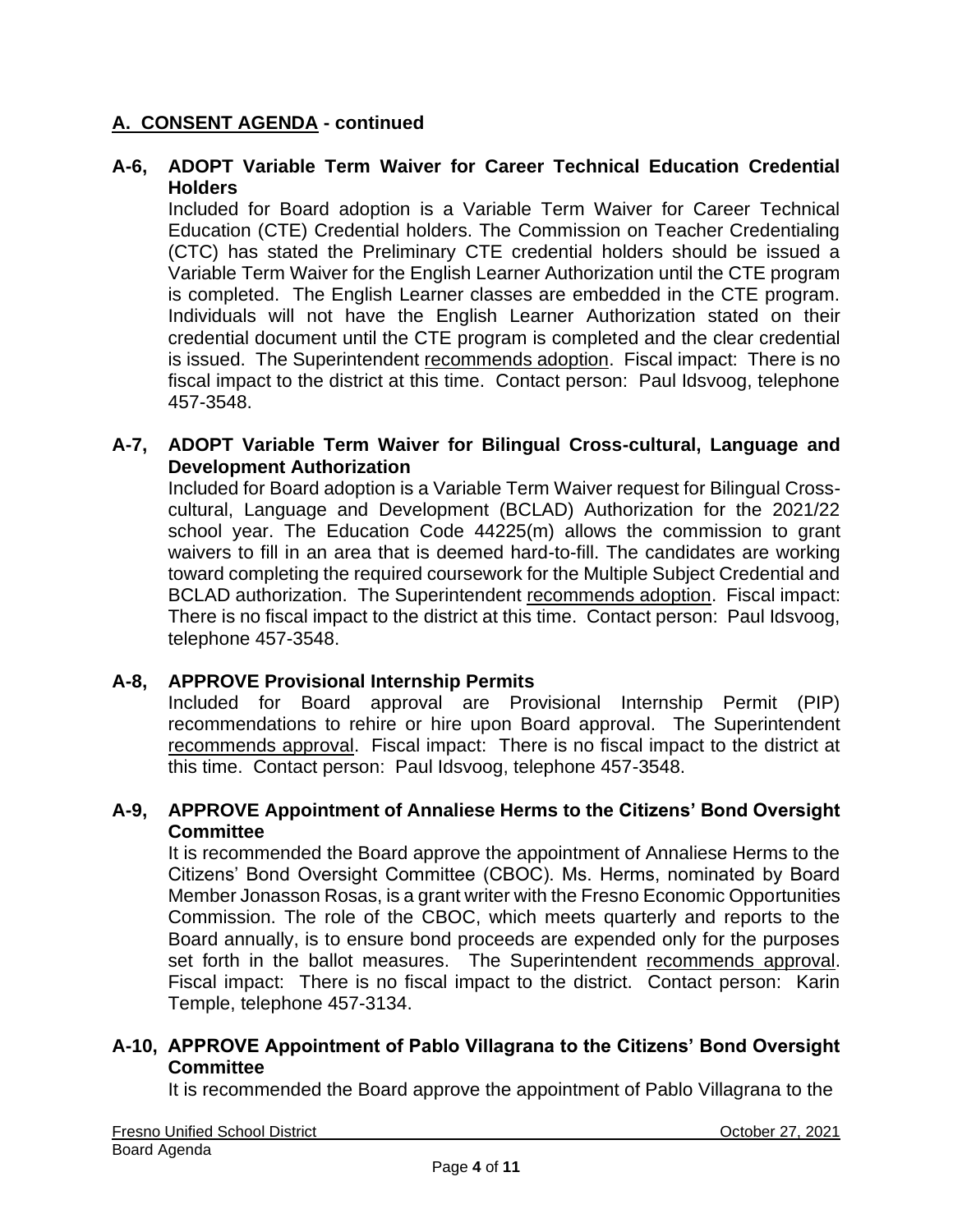Citizens' Bond Oversight Committee (CBOC). Mr. Villagrana, nominated by Board Member Jonasson Rosas, is President of Ironworkers Local 155. The role of the CBOC, which meets quarterly and reports to the Board annually, is to ensure bond proceeds are expended only for the purposes set forth in the ballot measures. The Superintendent recommends approval. Fiscal impact: There is no fiscal impact to the district. Contact person: Karin Temple, telephone 457-3134.

#### **A-11, APPROVE Budget Revision No. 2 for Fiscal Year 2021/22**

Included in the Board binders is Budget Revision No. 2 for fiscal year 2021/22. Periodic updates to the district's budget are presented to the Board of Education for approval. Budget Revision No. 2 includes adjustments for updated information regarding carryover, actual beginning balances, and necessary adjustments to support the acceptance of various grant awards. The Superintendent recommends approval. Fiscal impact: As a result, the Unrestricted General Fund Reserve for Economic Uncertainties is estimated at approximately \$122.4 million at June 30, 2022. Contact person: Santino Danisi, telephone 457-6226.

#### **A-12, APPROVE Retiree Contract with Ralph Meza to Provide Extra Support to the Transportation Department**

Included in the Board binders and recommended for approval is a contract with Ralph Meza, who retired as the district's Transportation Director in 2012. Mr. Meza has been assisting Transportation with support and oversight 20-25 hours weekly since August 09, 2021, under an initial \$14,000 contract, and there is continued need for the extra support. The contract extension provides for Mr. Meza's assistance through January 28, 2022, at a cost of \$18,400. Therefore, the contract (including the previous term) will total \$32,400. The Superintendent recommends approval. Fiscal impact: Sufficient funds in the amount of \$32,400 are available in the General Fund. Contact person: Karin Temple, telephone 457-3134.

#### **A-13, APPROVE Agreement between Fresno Unified School District Early Learning Department and Orchid Interpreting, Inc.**

Approval is requested for an agreement between Fresno Unified School District Early Learning Department and Orchid Interpreting, Inc. from October 28, 2021 through June 30, 2021. The cost will be \$35,000. The Superintendent recommends approval. Fiscal impact: Sufficient funds in the amount of \$35,000 are available in the Early Learning Department budget. Contact person: Lindsay Sanders, telephone 457-3471.

#### **A-14, APPROVE Agreement with Center for Leadership Equity and Research**

As outlined by the Center for Culturally Proficient Educational Practice (CCPEP), this proposal provides for the opportunity for Fresno Unified School District cofacilitators, certified and approved by CCPEP, to deliver the 10-day certification training for the purpose of certifying Fresno Unified certificated and classified staff. Additionally, the Senior Associate will: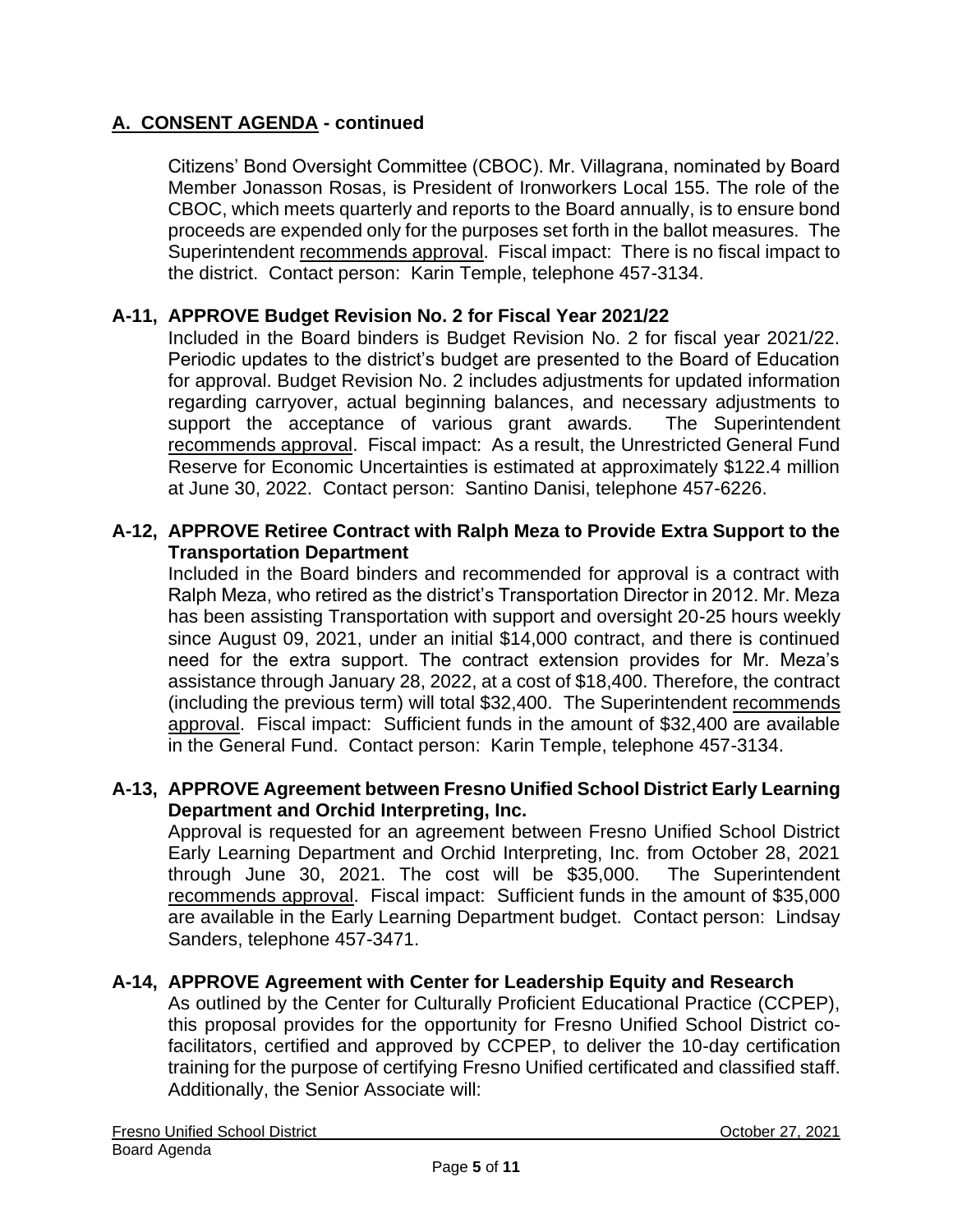- Provide coaching to FUSD facilitators for future cohort facilitation/cofacilitation role.
	- $\circ$  Provide on-line components for delivery of content and collaboration.
	- o Provide leadership strategies for facilitating dialogue and reflection.
	- o Assist in developing intentional links with Fresno Unified's current district Equity Plan and application with SEL, SPP, and LCAP goals.

This is a valuable opportunity that will serve to strengthen Fresno Unified School District's commitment to deepening internal capacity for anchoring diversity, equity, and inclusion as foundational competencies for ensuring systemic change that ensures healthy and effective responses to a diverse student and parent demographic embedded in district policies and practices. The Superintendent recommends approval. Fiscal impact: Sufficient funds in the amount of \$28,800 are available in the Equity & Access budget. Contact person: Lindsay Sanders, telephone 457-3471.

# **A-15, APPROVE Agreement with College Board - Advanced Placement**

The Advanced Placement® Exams will be furnished by College Board in Spring of 2022 ("2022 AP® Exam"). In connection with College Board's administration of the 2022 AP Exams: i) College Board and Fresno Unified School District (hereinafter "District") will implement this district central billing arrangement for AP Exams and any additional fees incurred; ii) College Board will provide an online participation form ("AP Participation Form") for e-signature to each of the District's schools, which authorizes each school to order and administer AP Exams; and iii) College Board will make AP participation and performance data ("AP Online Score Reports") available for District's students enrolled in schools participating under this Agreement.

College Board's standard fee for each 2022 AP Exam is \$96 (ninety-six dollars), except for AP Seminar Exams and AP Research Exams. College Board's standard fee for each 2022 AP Seminar Exam and each 2022 AP Research Exam is \$144 (one hundred forty-four dollars) per exam. The exam fee includes a \$9 (nine dollars) rebate per exam that schools can retain to offset exam administration costs. College Board provides a \$34 (thirty-four dollars) fee reduction per exam for eligible students with financial need ("College Board AP Exam fee reduction"). The Superintendent recommends approval. Fiscal impact: Sufficient funds in the amount of \$504,600 are available in the Equity and Access budget. Contact person: Lindsay Sanders, telephone 457-3471.

#### **A-16, APPROVE Addendum to Agreement with Intellias, Inc.**

Included in the Board binders is a request to approve an addendum to the consulting agreement with Intellias, Inc. to expedite new hire onboarding. Data flow between new hire forms in Laserfiche and the Lawson Human Resource (HR) system will be automated to eliminate duplicative data entry that currently occurs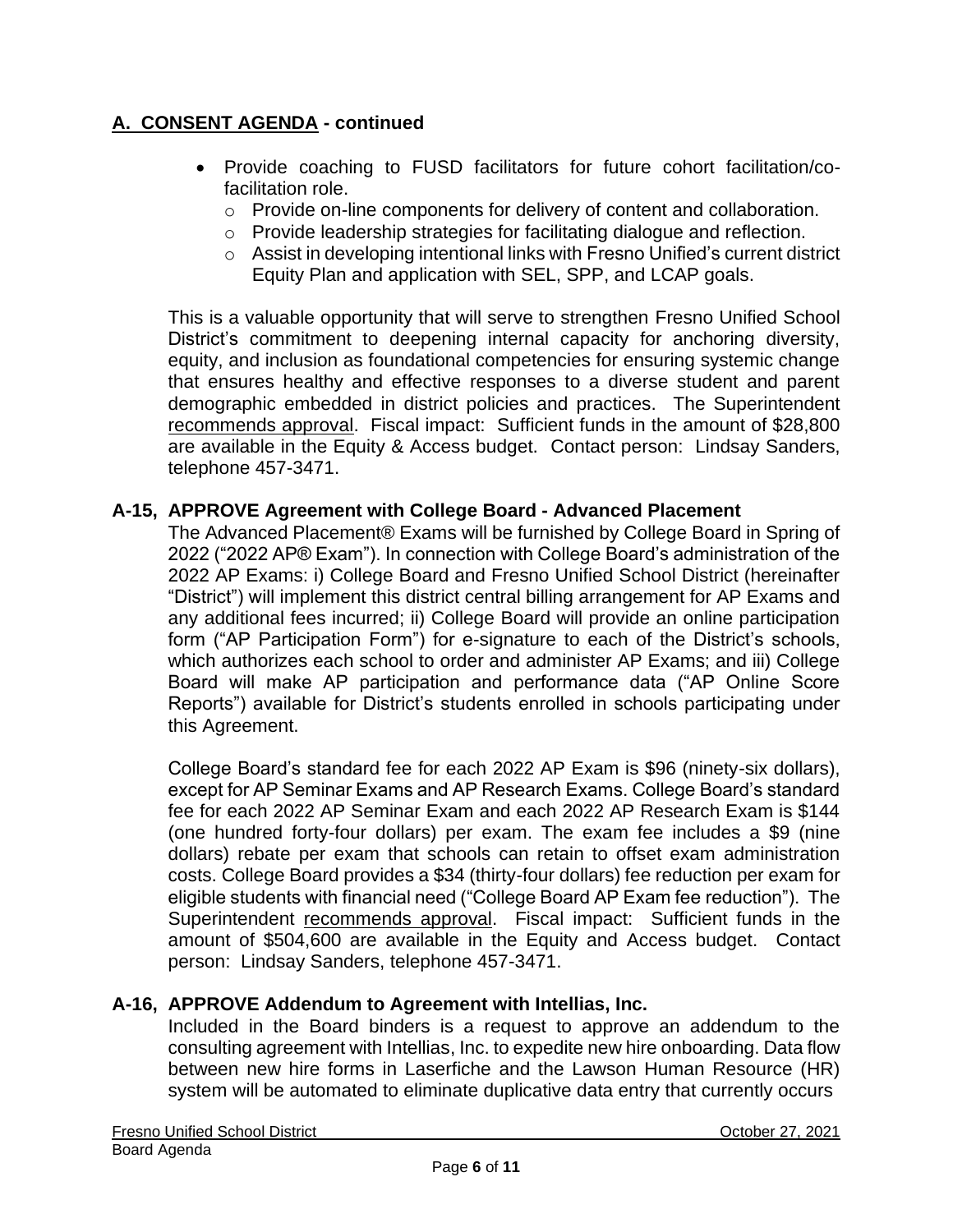as part of the process. The Superintendent recommends approval. Fiscal impact: Sufficient funds of \$33,300 are available in the district's General Fund. Contact person: Tami Lundberg, telephone 457-3750.

#### **A-17, APPROVE Amendment to Agreement with Learning Genie**

Approval is requested for an amendment to an agreement with Learning Genie that was approved on June 24, 2020. The agreement is from July 01, 2020 through June 30, 2025 and the cost will be \$175,200. The Superintendent recommends approval. Fiscal impact: Sufficient funds in the amount of \$175,200 are available in the Early Learning budget. Contact person: Lindsay Sanders, telephone 457- 3471.

#### **A-18, APPROVE Amended 2019/20 Agreement with WestEd**

Included in the Board binders is an amended agreement with WestEd to continue services from the Board Approved 2019/20 contract agreement. The contract was not completely fulfilled due to school closures. Continuing service this school year will allow Fresno Unified to complete the contract with WestEd to assist in providing professional learning and deliverable resources to school sites and new department team members. The Superintendent recommends approval. Fiscal impact: Sufficient funds in the amount of \$91,500 are available in the English Learner Services budget. Contact person: Kim Mecum, telephone 457-3731.

# **A-19, APPROVE Renewal Agreement with Physmetrics, LLC**

Included in the Board binders is a renewal agreement with Physmetrics to administer chiropractic and acupuncture services on behalf of benefit eligible employees and retirees. The Superintendent recommends approval. Fiscal impact: Annual estimated cost of \$800,000 is available in the Internal Service Health Fund. Contact person: Santino Danisi, telephone 457-6226.

# **A-20, APPROVE Use of Individual Piggyback Contracts**

Included in the Board binders and recommended for approval is a list of 11 piggyback contracts for use during 2021/22 for efficient and cost-effective procurement. This is in addition to piggyback contracts approved by the Board previously, to allow for purchases related to technology, HVAC, modular buildings, paper goods, and performing arts supplies. Use of piggyback contracts is allowed under Public Contract Codes 10299 and 20118 and is a procurement best practice that takes advantage of competitive pricing from a contract formally bid by another school district or public agency. The Superintendent recommends approval. Fiscal impact: Estimated annual expenditures for each piggyback contract are indicated on the backup material; funding will be determined on a project-byproject basis. Contact person: Karin Temple, telephone 457-3134.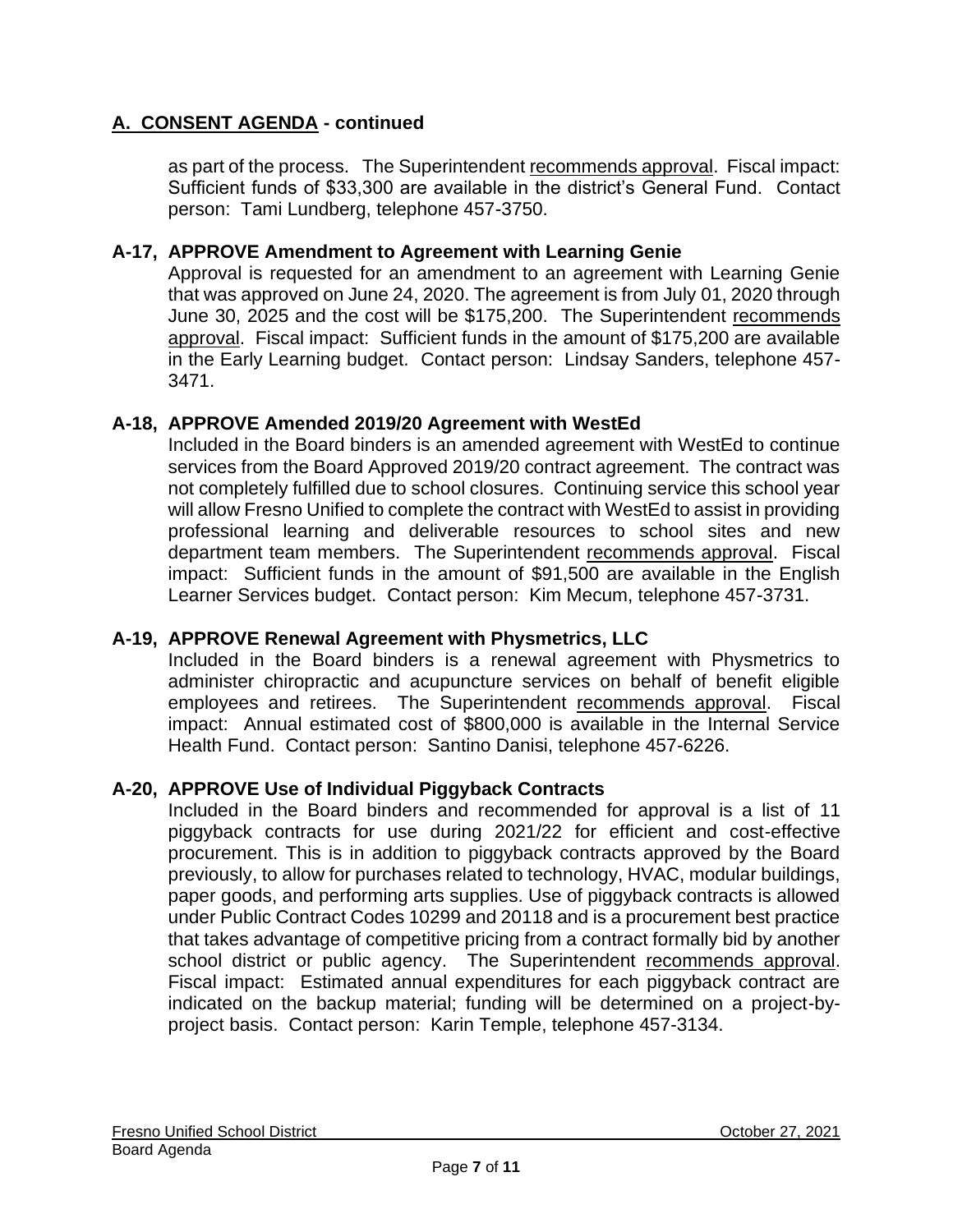#### **A-21, APPROVE Memorandums of Understanding with Partner Organizations Involved in the Equity-Centered Pipeline Initiative**

Approval is requested for the three Memorandums of Understanding with the partner institutions involved in the Equity-Centered Pipeline Initiative awarded by The Wallace Foundation. Through partnerships with San Diego State University, National University, and the Commission on Teacher Credentialing, the grant will support the development of an equity-centered leadership pipeline. Fresno Unified is required to serve as the fiscal agent to distribute and monitor the grant funds to the partner organizations. The Superintendent recommends approval. Fiscal impact: The award amount for the district is \$700,000 in year one and approximately four million over five years. The individual partner awards will be distributed and monitored by Fresno Unified as the fiscal agent for the grant. Contact person: Kim Mecum, telephone 457-3731.

#### **A-22, APPROVE Award of Additional Vendors for Request for Qualifications 20-14, Professional Services – Construction Related Consultants**

It is recommended the Board approve additional qualified vendors, provided in the Board binders, to the pool previously approved under Request for Qualifications (RFQ) 20-14 in support of the district's new construction, modernization, modular, and deferred and general maintenance projects. The Board initially approved RFQ 20-14 on June 10, 2020 and there is a need for additional project support. The Superintendent recommends approval. Fiscal impact: Funding will be established on a project-by-project basis. Contact person: Karin Temple, telephone 457-3134.

#### **A-23, APPROVE Award of Bid 22-10, Cambridge High School Installation of Privacy Plus Fencing**

Included in the Board binders is information on Bid 22-10, for new privacy plus chain link fencing at Cambridge High School to improve safety and security for students, staff and visitors. The project will replace existing 6-feet high block walls with new 10-feet tall privacy slatted chain link fencing on the north and east sides of the campus and will be built adjacent to the 6-feet block wall on the south side. The project also includes new concrete mow strip and valley gutter for proper site drainage. Staff recommends award to the lowest responsive, responsible bidder: Golden Bay Fence Co. (Stockton, California) \$377,338. The Superintendent recommends approval. Fiscal impact: Sufficient funds in the amount of \$377,338 are available in the Measure X Fund. Contact person: Karin Temple, telephone 457-3134.

# **A-24, APPROVE Proposed Revisions for Board Policies**

Included in the Board binders are proposed revisions for the following five Board Policies (BP):

- BP 5000 Concepts and Roles
- BP 5021 Noncustodial Parents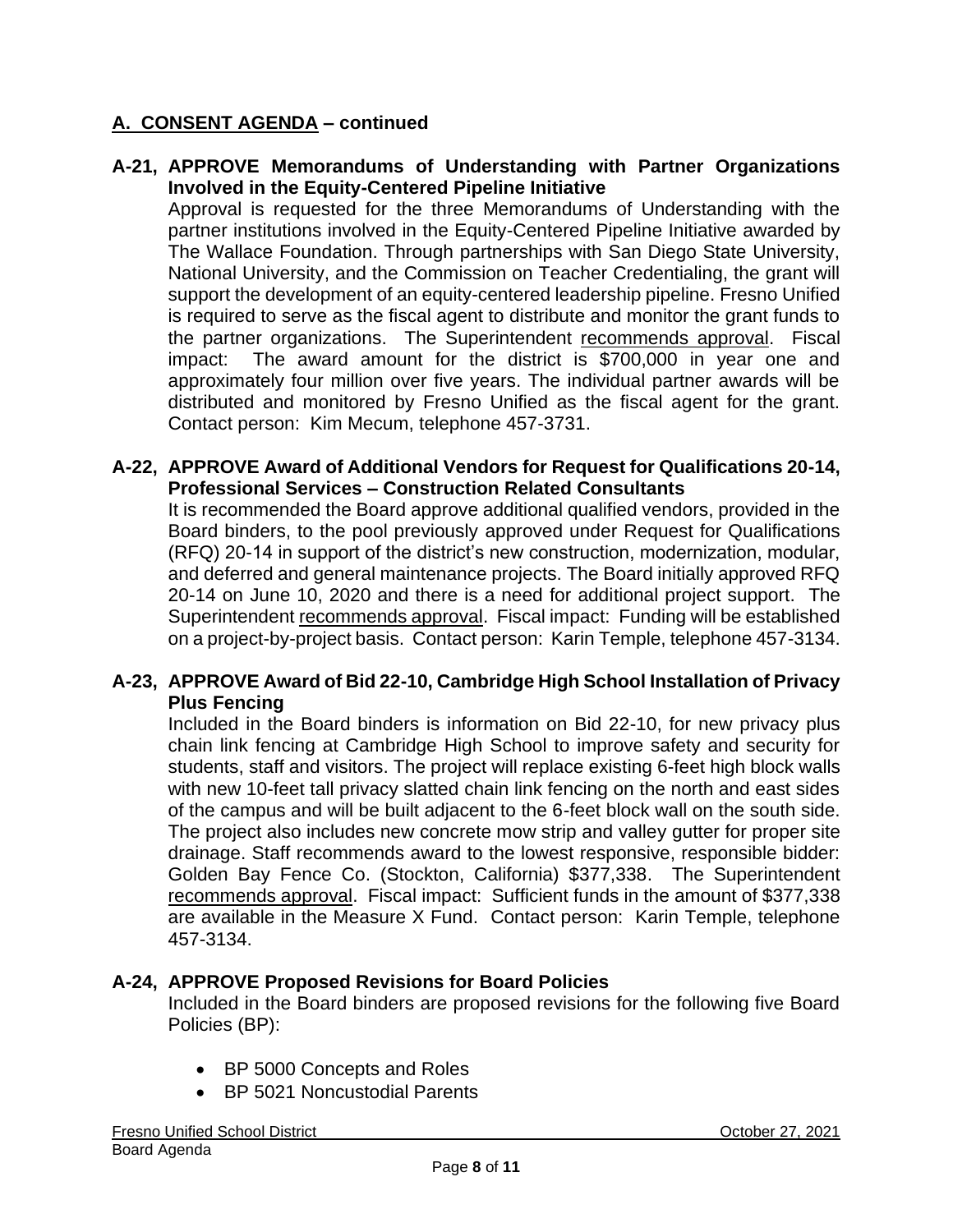- BP 5111.2 Nonresident Foreign Students (DELETE)
- BP 5112.1 Exemptions from Attendance
- BP 5112.3 Student Leave of Absence (NEW)

These revisions meet the legal mandates recommended by the California School Boards Association (CSBA) and best practices. The Superintendent recommends approval. There is no fiscal impact to the District. Contact person: David Chavez, telephone 457-3566.

#### **A-25, RATIFY Change Orders**

Included in the Board binders is information on Change Orders for the following projects:

- Bid 21-04, McLane High School New CTE Digital Media Arts Lab Change Order 4 presented for ratification  $$(13.817)$
- Bid 21-04, McLane High School New ROTC Classroom Change Order 2 presented for ratification \$629
- Bid 21-05, Hoover High School CTE Digital Media Arts Classroom **Improvements** Change Orders 1-3 presented for ratification \$7,212
- Bid 21-10, Ewing Elementary School Early Learning Buildings and Parking Lot Improvements Change Order 2 presented for ratification \$8,522
- Bid 21-24, Columbia Elementary School Classroom Building Addition Change Order 3 presented for ratification \$21,497

The Superintendent recommends ratification. Fiscal impact: \$7,841 is available in the Measure X Fund for Bids 21-04 and 21-05; \$8,522 is available in the School Facilities Fund for Bid 21-10; and \$21,497 is available in the Measure M fund for Bid 21-24. Contact person: Karin Temple, telephone 457-3134.

#### **END OF CONSENT AGENDA (ROLL CALL VOTE)**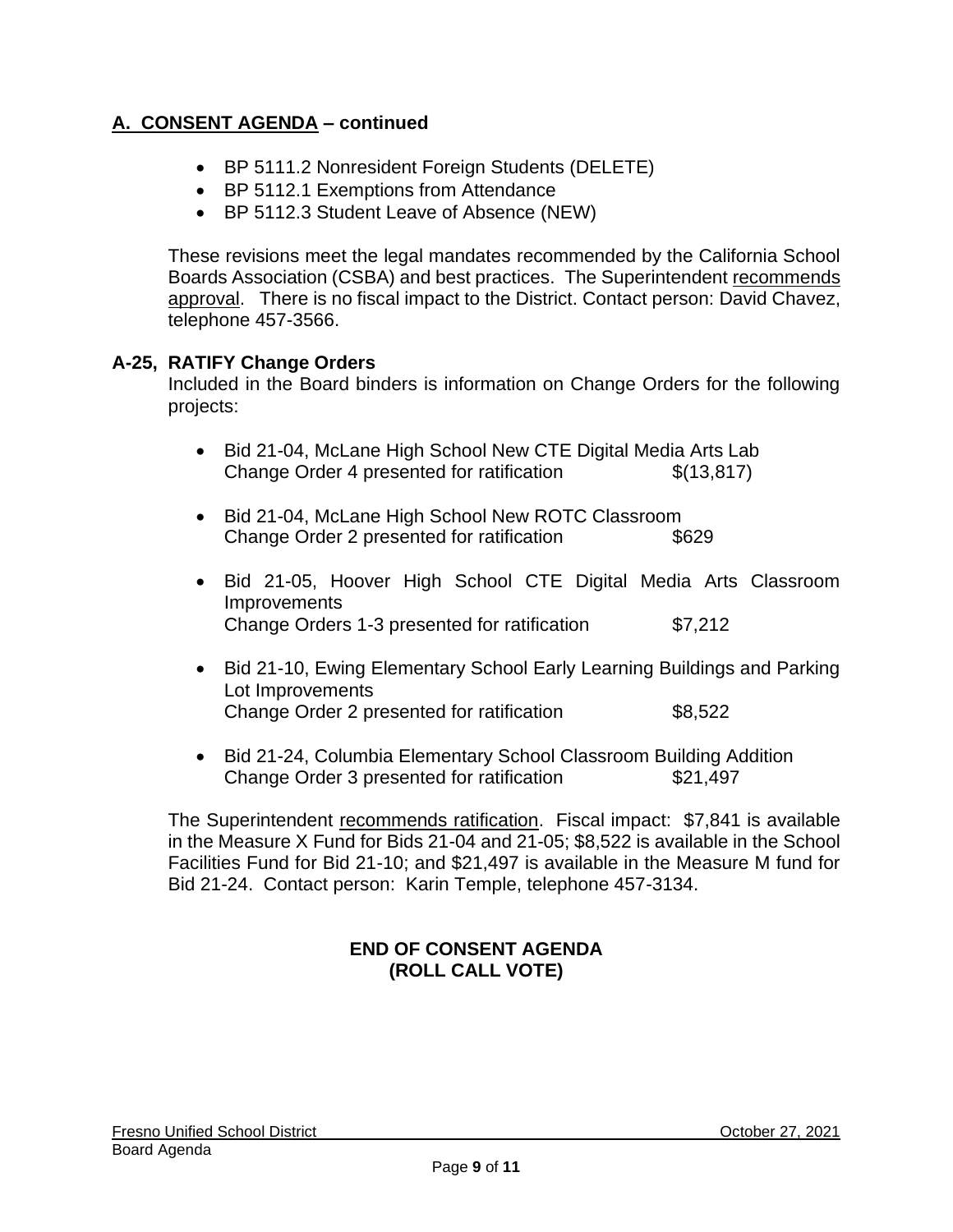# **UNSCHEDULED ORAL COMMUNICATIONS**

Individuals who wish to address the Board on topics within the Board's subject matter jurisdiction, but **not** listed on this agenda may do so at this time. If you wish to address the Board on a specific item that is listed on the agenda, you should do so when that specific item is called. Individuals shall submit a speaker card specifying the topic they wish to address. The card must be submitted before the Board President announces unscheduled oral communications.

While time limitations are at the discretion of the Board President, generally members of the public will be limited to a maximum of three (3) minutes per speaker for a total of thirty (30) minutes of public comment as designated on this agenda. Any individual who has not had an opportunity to address the Board during this initial thirty (30) minute period may do so at the end of the meeting after the Board has addressed all remaining items on this agenda. Without taking action and only as expressly permitted by Board Bylaw 9323, Board members may ask questions, make brief announcements, or provide a brief response to statements presented by the public about topics raised in unscheduled oral communications. Board members must be recognized by the President in order to speak and will generally be limited to no more than one (1) minute each for this purpose. The Board President shall have the discretion to further limit Board members' opportunity to speak on topics raised in unscheduled oral communications to ensure the orderly and efficient conduct of district business.

Members of the public with questions on school district issues may submit them in writing. The Board will automatically refer to the Superintendent any formal requests that are brought before them at this time. The appropriate staff member will furnish answers to questions.

# **B. CONFERENCE/DISCUSSION AGENDA**

# **\*7:15 P.M.**

**B-26, DISCUSS and ADOPT the Fresno Unified School District's Elementary and Secondary Emergency Relief Expenditure Plan**

Included in the Board binders is a copy of the Fresno Unified School District Elementary and Secondary Emergency Relief (ESSER III) Expenditure Plan. Staff will present and the Board of Education will discuss and adopt the plan. The Superintendent recommends adoption. Fiscal impact: Funding for planned investments is available through the Elementary and Secondary School Relief (ESSER III) Act. Contact person: Santino Danisi, telephone 457-6226.

# **\*7:30 P.M.**

**B-27, PRESENT and DISCUSS Redistricting of Trustee Areas within Fresno Unified School District and ADOPT Criteria for Preparation of Alternative Draft Redistricting Plans**

The purpose of this presentation is to continue discussing the redistricting of Trustee Areas within Fresno Unified School District given the 2020 Census. The